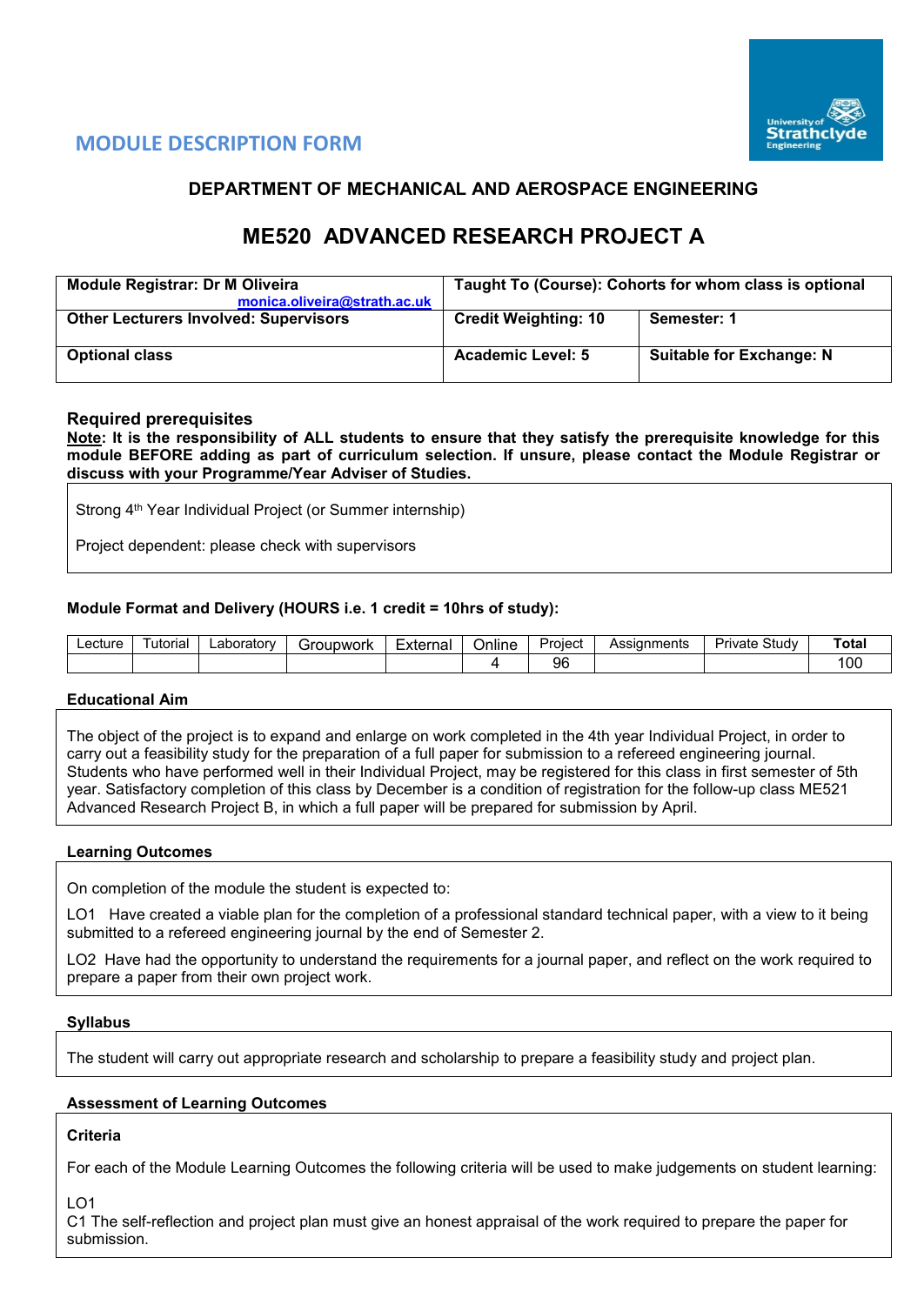C2 The self-reflection should provide the basis of the decision as to whether the full paper will be prepared by registration for ME521 Advanced Research Project B.

## LO2

C1 The self-assessment and project plan should include a detailed assessment of the work required for full paper preparation and submission

The standards set for each criterion per Module Learning Outcome to achieve a pass grade are indicated on the assessment sheet for all assessment.

## **Principles of Assessment and Feedback**

*(within Assessment and Feedback Policy at: <https://www.strath.ac.uk/professionalservices/staff/policies/academic/> )*

## **Help clarify what good performance is.**

Regular feedback will be obtained through meetings with the supervisor, to give clear guidance about performance and progress. This will tend to be informal in nature, but students should recognise this as feedback, and be encouraged to reflect on it.

## **Encourage 'time and effort' on challenging learning tasks.**

Regular meetings with the supervisor will encourage the student to work steadily over the whole project to achieve a high quality end result.

## **Assessment Method(s) Including Percentage Breakdown and Duration of Exams** *(individual weightings)*

| <b>Examination</b> |          |          |           |        | Coursework |        | Practical | <b>Project</b>                                     |           |  |
|--------------------|----------|----------|-----------|--------|------------|--------|-----------|----------------------------------------------------|-----------|--|
| Number             | Month(s) | Duration | Weiahtina | Number | Weiahtina  | Number | Weiahtina |                                                    | Weiahtina |  |
|                    |          |          |           |        |            |        |           |                                                    | 100%      |  |
|                    |          |          |           |        |            |        |           | $\overline{1}$ $\overline{0}$ 1<br>LO <sub>2</sub> |           |  |

*\* L/Os: Indicate which Learning Outcomes (L01, L02, etc) are to be assessed by exam/coursework/practical/project as required.*

## **Coursework / Submissions deadlines (***academic weeks***):**

Copy of self-assessment and project plan to be handed in by end of Week 11.

## **Resit Assessment Procedures:**

Submission of alternate self-assessment and project <sup>^^</sup>plan prior to commencement of the August exam diet.

## **^^Students must contact the module Registrar for details as soon as results confirm that a resit is required.**

## **PLEASE NOTE:**

**Students performance will be marked with Pass(P)/Fail(F). Students who fail the module at the first attempt will be re-assessed during the second semester. This re-assessment will consist entirely of coursework. No marks from any previous attempts will be transferred to a new attempt.**

## **Recommended Reading**

Reading appropriate to project topic.

## **Additional Student Feedback**

*(Please specify details of when additional feedback will be provided)*

| Date | <b>Ime</b> | .oom<br>.No                                  |
|------|------------|----------------------------------------------|
|      |            | Check<br>webpages for details »<br>timetable |

Session: 2021/22

#### **Approved:**

| <b>Course Director Signature: E Henderson</b> |  |
|-----------------------------------------------|--|
|-----------------------------------------------|--|

**Date of Last Modifications: 31/08/2021**